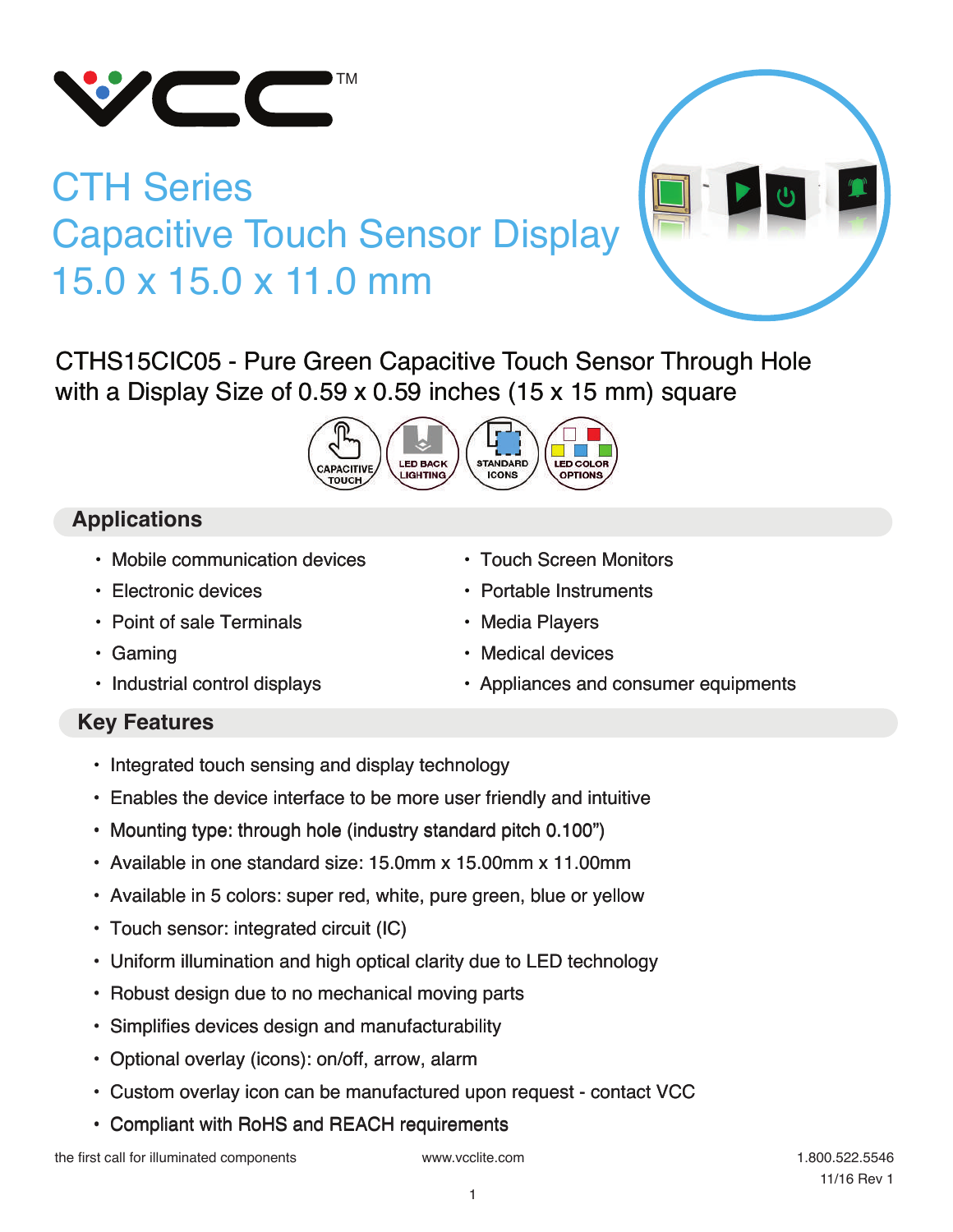### **Ordering Data**

The CTH Series (Cap Touch) is available in a range of standard features and options. To specify your Cap Touch Display, simply choose one option from each column.



#### **Overlay**

- Different LED colors can indicate the mode in which an electronic device is operating, depending on the icon associated with it.
- Optional graphic overlay made with polished LEXAN™ Polycarbonate 8010 Film 0.007" (0.175 mm) thick has reverse printed translucent white icon, in order to still see it even when the back lighting is off.
- Lexan 8010 is a transparent polycarbonate film and offers hardness, chemical and abrasion resistance, stiffness, and high temperature capability.
- Three standard icons are available: alarm, arrow and on-off. Custom icons are also available upon request.
- Capacitive Touch Display can also be mounted behind clear glass or plastic layer such as polycarbonate or acrylic, as shown in the picture below.

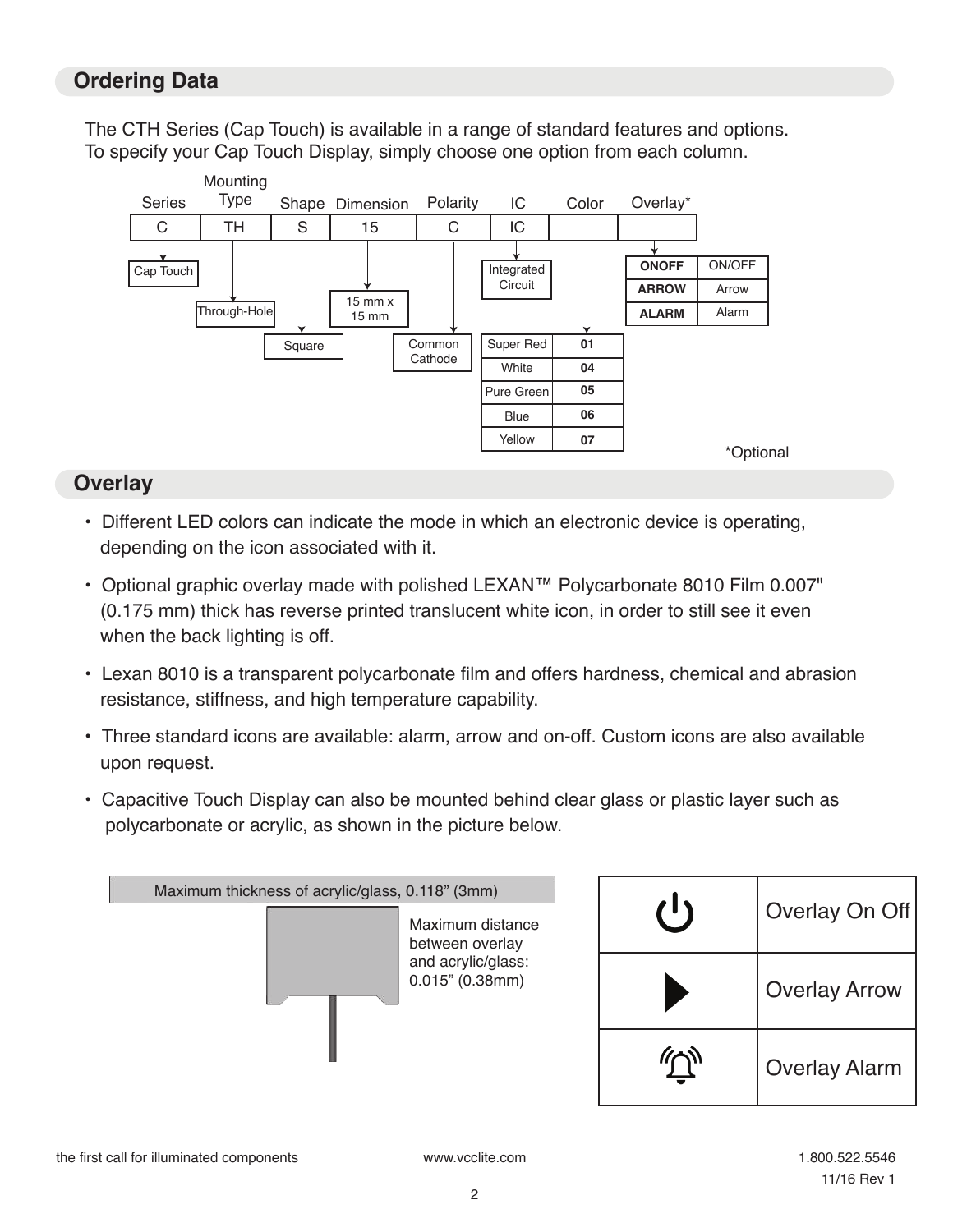# **Package Dimensions**













Dimensions in [mm] inches General tolerances unless otherwise specified:

| <b>UIUAA</b><br><b>RoHS</b> |              | inches | mm    |
|-----------------------------|--------------|--------|-------|
|                             | $\mathsf{X}$ | ±.020  | ±.508 |
| DATE CODE                   | .XX          | ±.010  | ±.254 |
|                             | XXX.         | ±.005  | ±.127 |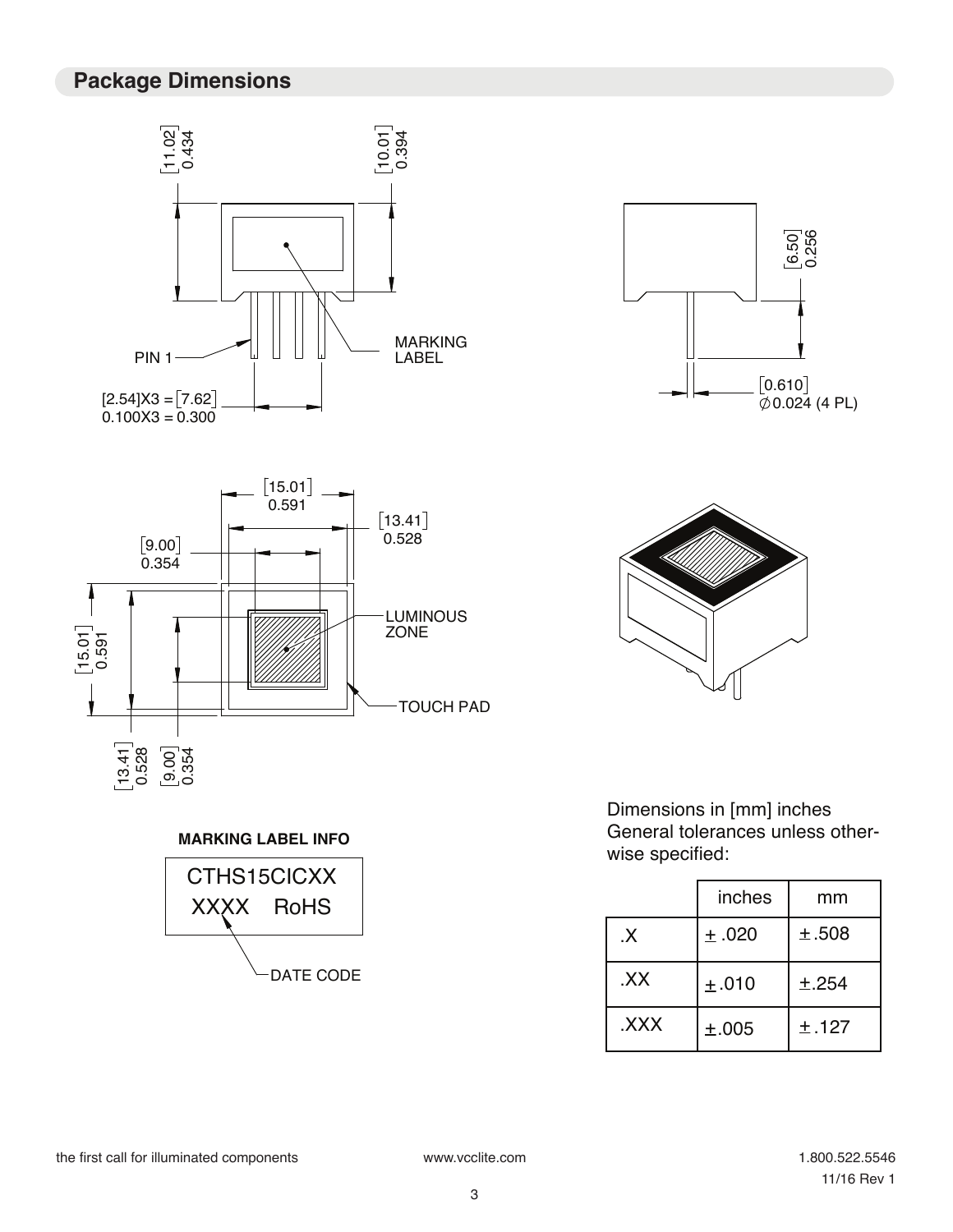#### **Internal Circuit Diagram**



## **Internal IC Electrical Characteristics**

| <b>Symbol</b>    | <b>Parameter</b>                 | <b>Condition</b>                    | Min.   | Typ. | Max.       | Units. |
|------------------|----------------------------------|-------------------------------------|--------|------|------------|--------|
| <b>VDD</b>       | <b>Supply Voltage</b>            |                                     | 2.0    |      | 5.5        | V      |
| <b>VIH</b>       | <b>High Level Input Voltage</b>  | $@$ VDD = 5V                        | 0.7VDD |      | <b>VDD</b> | V      |
| VIL              | Low Level Input Voltage          | $@$ VDD = 5V                        |        |      | 0.3VDD     | V      |
| IDD <sub>1</sub> | <b>Operating Current</b>         | $@$ VDD = 5V, no load               |        | 16   |            | μA     |
|                  |                                  | $@$ VDD = 3V, no load               |        | 3.5  |            |        |
| IDD <sub>2</sub> | <b>Operating Current</b>         | $@$ VDD = 5V, no load               |        | 10.5 |            | μA     |
|                  | $(SLRT=VDD)$                     | $@$ V <sub>D</sub> $= 3V$ , no load |        | 2.5  |            |        |
| <b>IOL</b>       | Low Level Output Current         | $@$ VDD = 3V, VOL = 1V              |        | 30   |            | mA     |
| <b>IOH</b>       | <b>High Level Output Current</b> | $@$ VDD = 3V, VOL = 2V              |        | 8    |            | mA     |

( TA = 25°C, unless otherwise specified)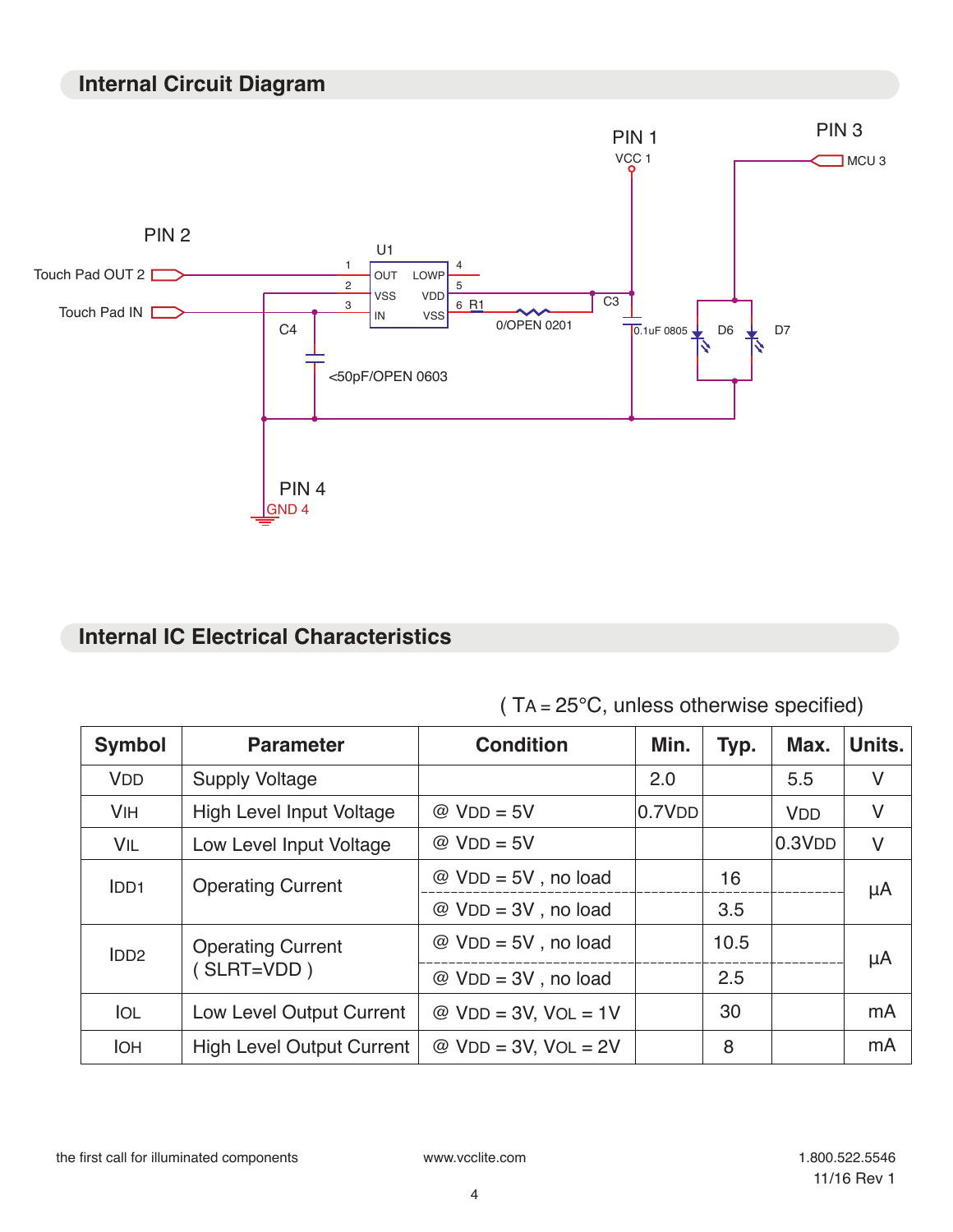#### **ABSOLUTE MAXIMUM RATING FOR LED (Ta=25°C)**

| <b>Parameter</b>                                       | <b>Symbol</b> | <b>Rating</b>     | <b>Unit</b>           |
|--------------------------------------------------------|---------------|-------------------|-----------------------|
|                                                        |               | <b>Pure Green</b> |                       |
| <b>Power Dissipation Per Dice</b>                      | <b>PAD</b>    | 114               | mW                    |
| Derating Liner from 25°C per Dice                      |               | 0.4               | $mA$ <sup>o</sup> $C$ |
| <b>Continuous Forward Current Per Dice</b>             | <b>IAF</b>    | 30                | mA                    |
| <b>Peak Current Per Dice</b><br>(duty cycle 1/10,1KHz) | <b>IPF</b>    | 100               | mA                    |
| Reverse Voltage Per Dice                               | <b>VR</b>     | 5                 | $\vee$                |
| Operating Temp.                                        | Topr          | $-35 \sim +85$    | $\rm ^{\circ}C$       |
| Storage Temp.                                          | <b>Tstg</b>   | $-35 \sim +85$    | $\rm ^{\circ}C$       |

#### **ELECTRO-OPTICAL CHARACTERISTICS (Ta=25°C)**

**Parameter Symbol Min. Typ. Max. Unit Condition** Luminous Intensity  $\vert$  Iv  $\vert$  289 | 612 | -- | mcd | IF = 20 mA Forward Voltage  $V = \begin{vmatrix} V_F & | & -1 & | & 3.2 & | & 3.8 & | & V | & | & F = 20 \end{vmatrix}$  The  $V = \begin{vmatrix} V_F & | & V_F & | & F = 20 \end{vmatrix}$ Peak Emission Wavelength  $\lambda P$  -- - - - - - nm | F = 20 mA Dominant Wavelength λD λ -- | 525 | -- | nm | IF = 20 mA Spectrum Radiation Bandwidth  $\begin{vmatrix} \Delta \lambda & | & -1 \\ 30 & | & -1 \end{vmatrix}$  nm  $\begin{vmatrix} F = 20 \text{ mA} \\ 0 & -1 \end{vmatrix}$ Luminous Intensity Matching Ratio  $|$  Iv- $\mathsf{M}$   $|$  --  $|$  -  $|$  2:1  $|$  --  $|$  IF = 10 mA Reverse Current  $\vert$  IR  $\vert$  - 50  $\vert$   $\mu$ A  $\vert$  VR = 5V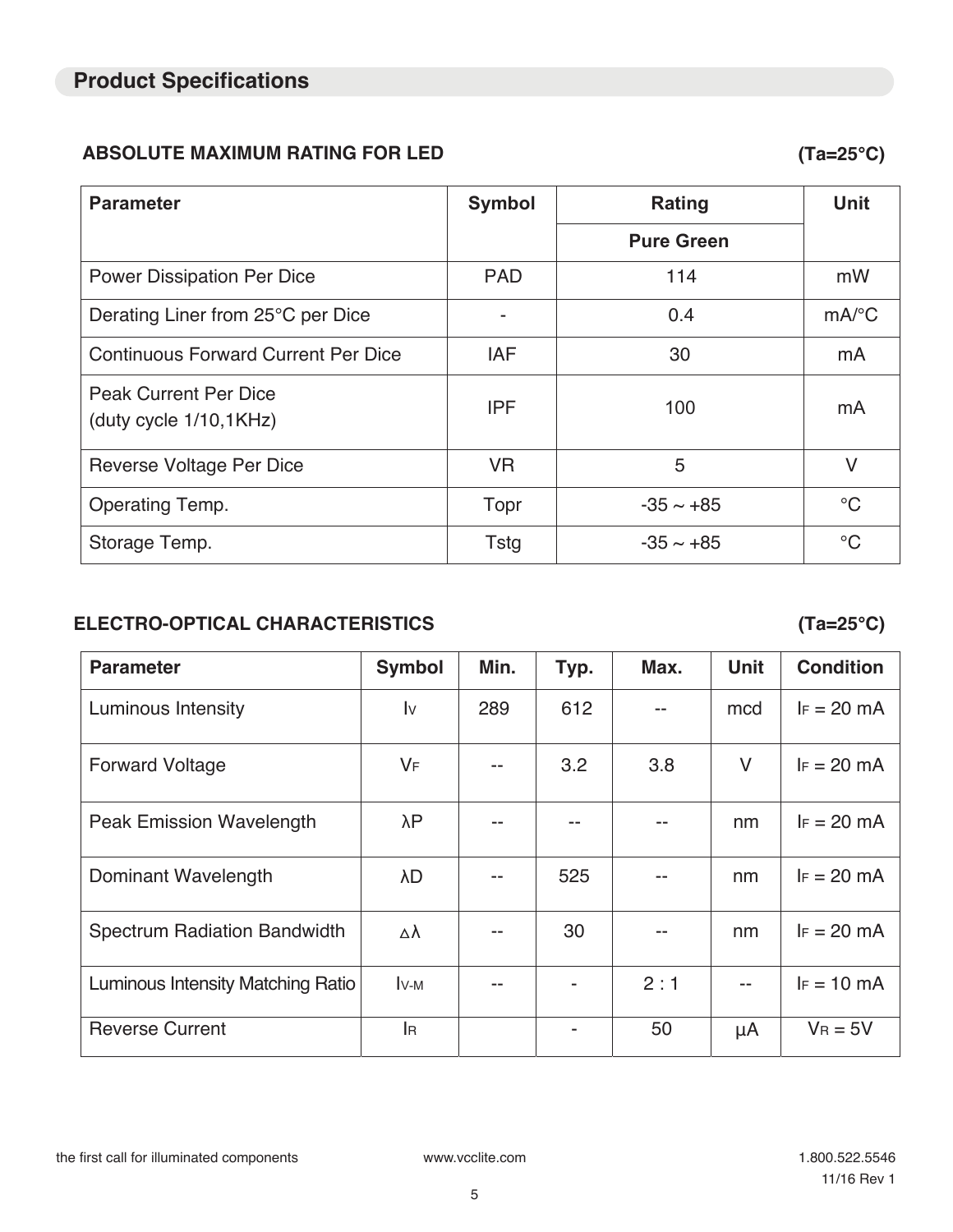#### **ELECTRICAL/OPTICAL CHARACTERISTICES CURVES (Ta=25°C)**

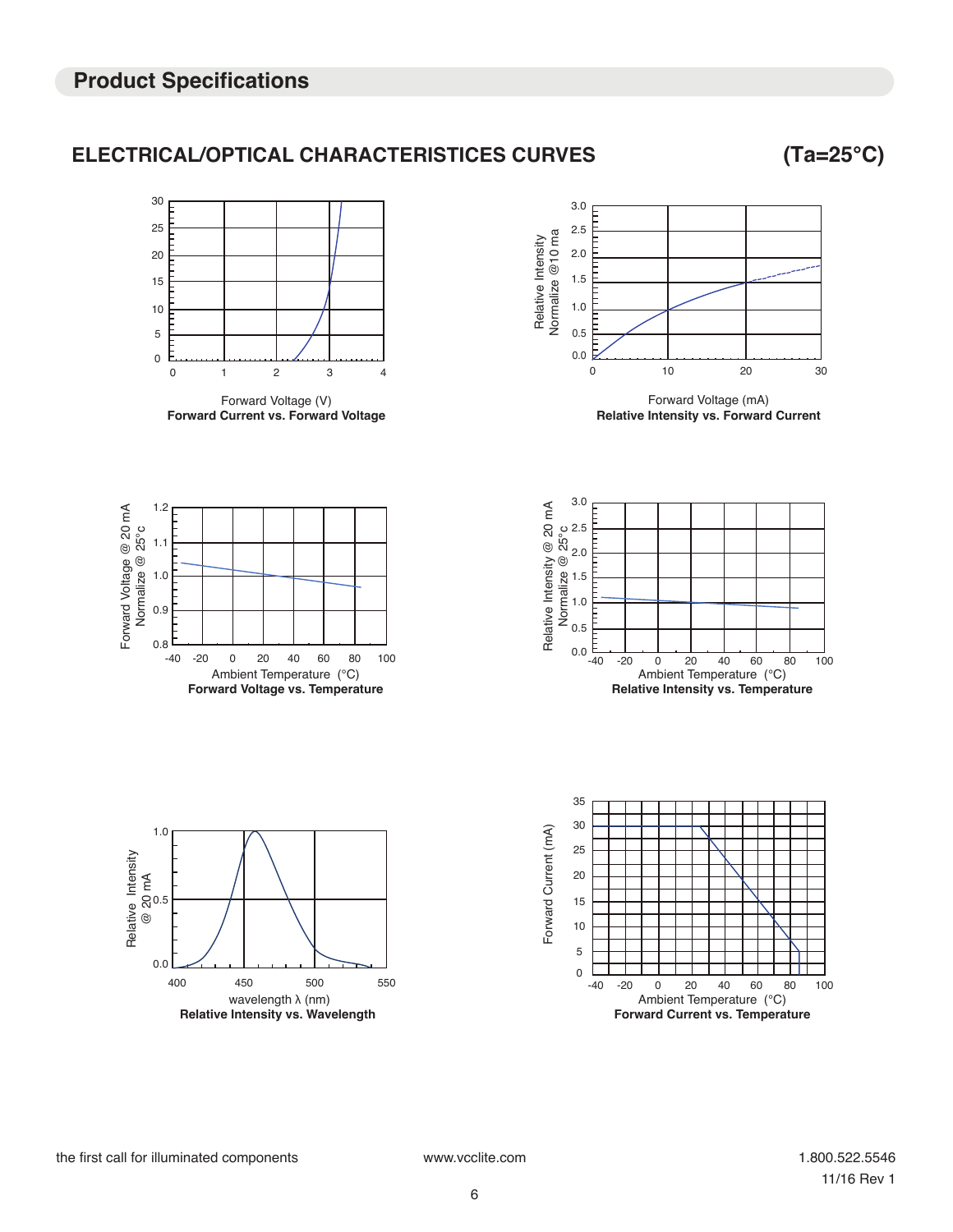#### **Product Specifications**

#### **SOLDERING CONDITIONS**

#### **1. Wave Soldering Profile**

Distance: 1.6mm min (From Seating Plane)

| <b>Item</b> | <b>Condition</b>   |                      | <b>Note</b>              |  |
|-------------|--------------------|----------------------|--------------------------|--|
| Preheat     | Temperature T1     | $80 - 120 °C$        | <b>PWB</b> Temperature   |  |
|             | Time t1            | $60 - 180$ sec       | (Soldering Side Surface) |  |
| Solder Dip  | Temperature T2     | $230 - 260^{\circ}C$ | <b>Bath Temperature</b>  |  |
|             | Time <sub>t2</sub> | $2 - 4$ sec          | Solder Tank Passage Time |  |



#### **2. Hand Soldering (Iron Condition)**

Soldering Iron: 30W Max

Temperature 350°C Max

Soldering Time: 3 Seconds Max (One Time)

Distance: 1.6mm min (From Seating Plane)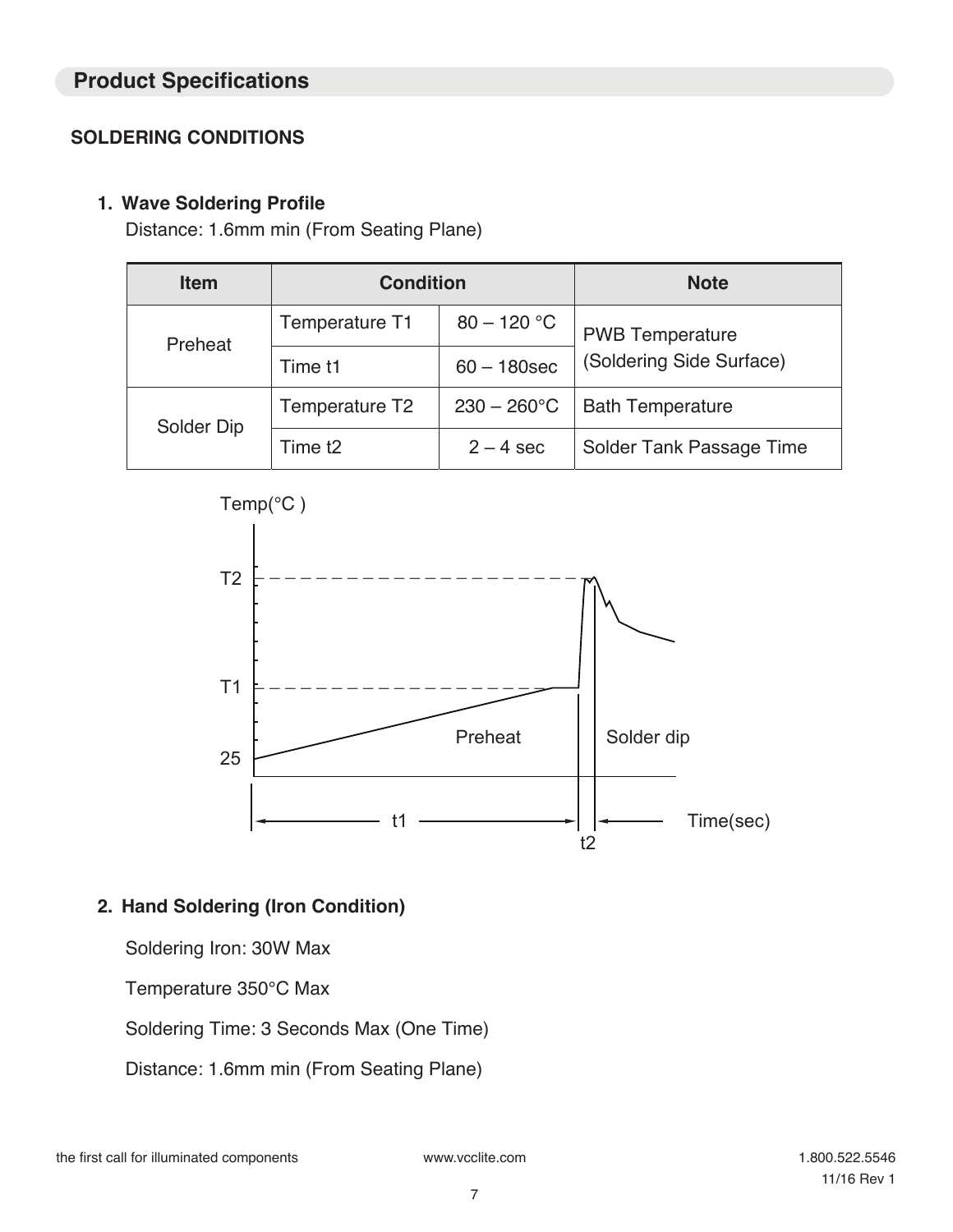# **Application Circuit**



# **Compliances and Approvals**